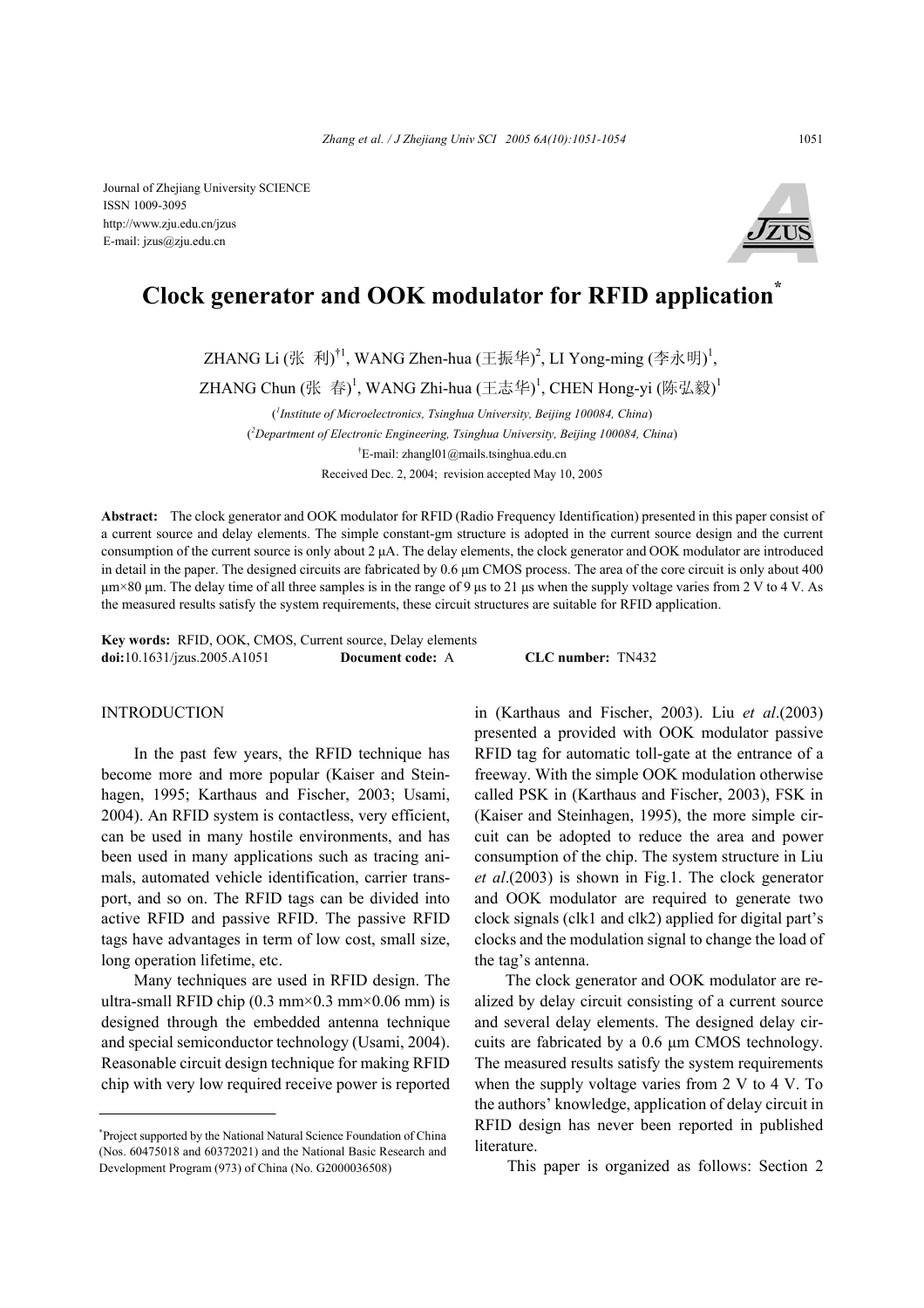introduces the circuit structure of the current source, the delay elements, the clock generator and the OOK modulator. In Section 3, some results are presented. Section 4 presents the conclusion.



**Fig.1 RFID tag structure (a) and several signal's wave (b)** 

## CIRCUIT STRUCTURE

The structure of the tag is shown in Fig.1. The OOK's modulated signal is demodulated at a data rate of 25 kb/s by the demodulator. Then the clock generator provides the clock signals, 'clk1' and 'clk2' for the digital circuit. If the digital part controls the signal 'moen' to be low, the OOK modulator outputs a 1 µs modulated signal which changes the load of the antenna through the switch. At the same time, a signal 'clkse' is generated to prevent the clock generator from generating a false clock signal after the antenna is modulated. The timing relation of these signals is depicted in Fig.1b.

The clock generator and OOK modulator are operated using a current source and delay elements as described below.

#### **Current source**

The schematic of the current source is shown in Fig.2. A simple constant-gm structure is adopted to

reduce power consumption. The PMOS transistors M1 and M2, the NMOS transistors M3 and M4, the resistor R1 constitute the core of the current source. M5, M6, M7 and M8 make up the current mirror, with the transistors in the latter circuit. M9 starts up the current source to the normal working situation by the signal RST coming from the reset generator circuit (Liu *et al*., 2003).



**Fig.2 Schematic of the current source**

M3 and M4 operate in the weak inversion region. According to Vittoz and Fellrath (1977), the drain current in M3 and M4 can be expressed as:

$$
I_{\rm D} = U_{\rm T} \ln \left( \frac{S_1}{S_2} \cdot \frac{S_4}{S_3} \right) / R1, \tag{1}
$$

where  $S$  is the ratio of the effective width to the effective length of the transistor,  $I_D$  is the drain current of the transistor and  $U_T$  is expressed by Eq.(2)

$$
U_T = kT/q, \qquad (2)
$$

where  $k$  is Boltzmann's constant,  $T$  is the absolute temperature and *q* is electron charge.

The dimensions of M1 and M2 are identical, so Eq.(1) can be expressed as:

$$
I_D = U_T \ln(S_4/S_3)/R1. \tag{3}
$$

The drain current is independent of the variation of the supply voltage, and is proportional to the absolute temperature. *R*1 is an *N*-well resistor whose temperature coefficient has a little compensating effect.

To reduce power, the drain current of M4 is controlled to about 400 nA. *R*1 is 80 kΩ. The total current drained from the current source is only about  $2 \mu A$ .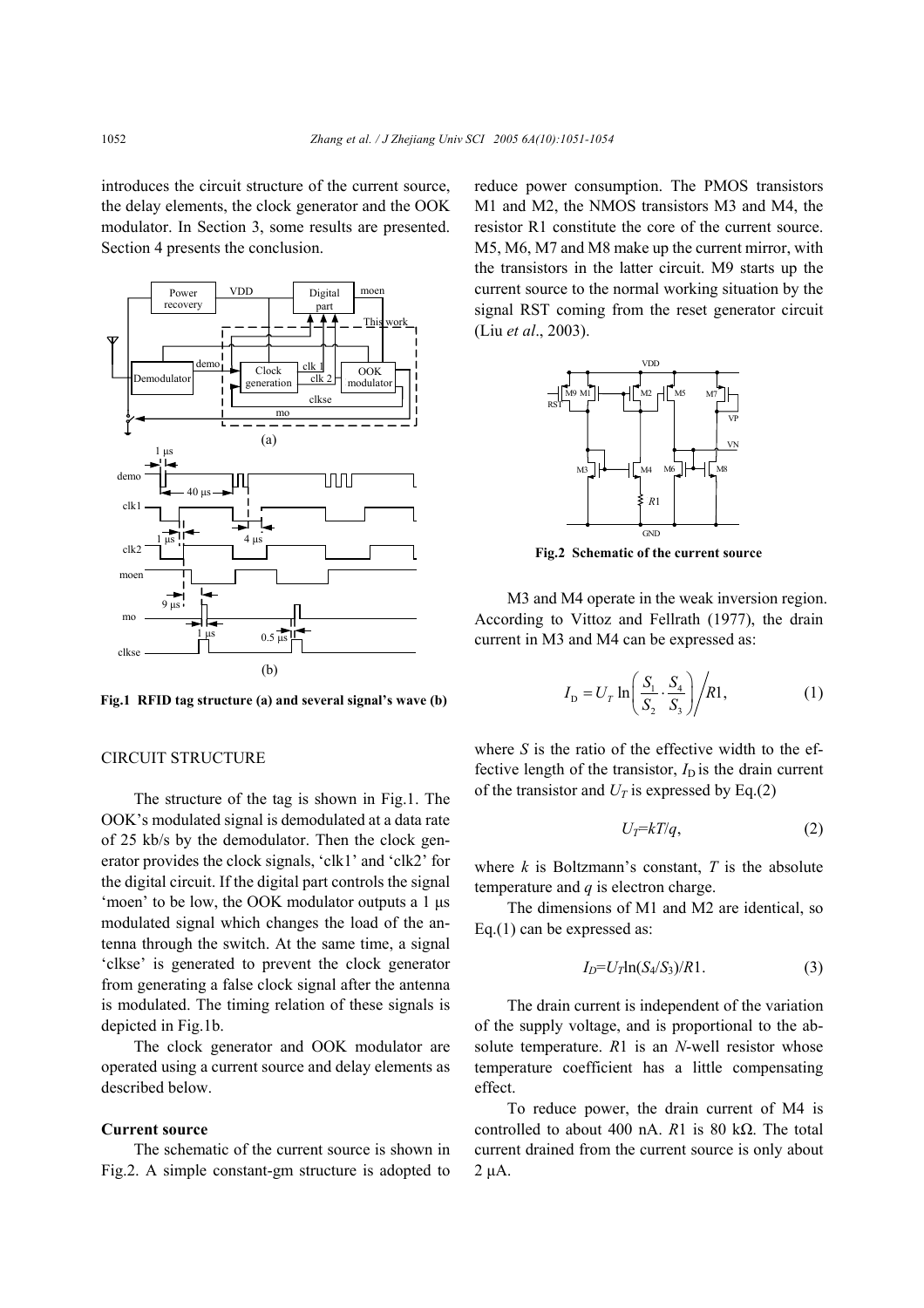#### **Delay elements**

Fig.3 shows the schematics of the delay elements. The terminals VN and VP are connected to the corresponding terminals of the circuit in Fig.2. Thus the currents in the transistors M1 and M2 are constant. All the capacitors used poly capacitors.

At the start of the rising edge, node *A* discharges charges via capacitors *C*1, *C*2 and a constant current provided by M1 in Fig.3a. When the voltage of node *A* reaches the threshold voltage of the subsequent inverter, the delay process is finished. The delay time can be roughly calculated by Eq.(4):

where  $U_{TH}$  is the threshold voltage of the inverter and  $I<sub>D</sub>$  is the drain current in the transistor M1 or M2.

Fig.3b is the delay element for the falling edge of the signal. Its working principle is the same as that described for Fig.3a. The only difference is that it affects the falling edge of the incoming signal.

#### **Clock generator and OOK modulator**

The block diagram of the clock generator and OOK modulator are shown in Fig.4. Through the simple logic circuits, the signal 'clk1' is obtained from the signal 'demo' which is delayed by about 4 µs. Another clock signal 'clk2' that is delayed 1 µs from 'clk1' may be obtained by the same circuit with some





**Fig.3 Schematics of the delay elements for the rising edge (a) and for the falling edge (b)** 



**Fig.4 The schematic of clock generator (a) and OOK modulator (b)**